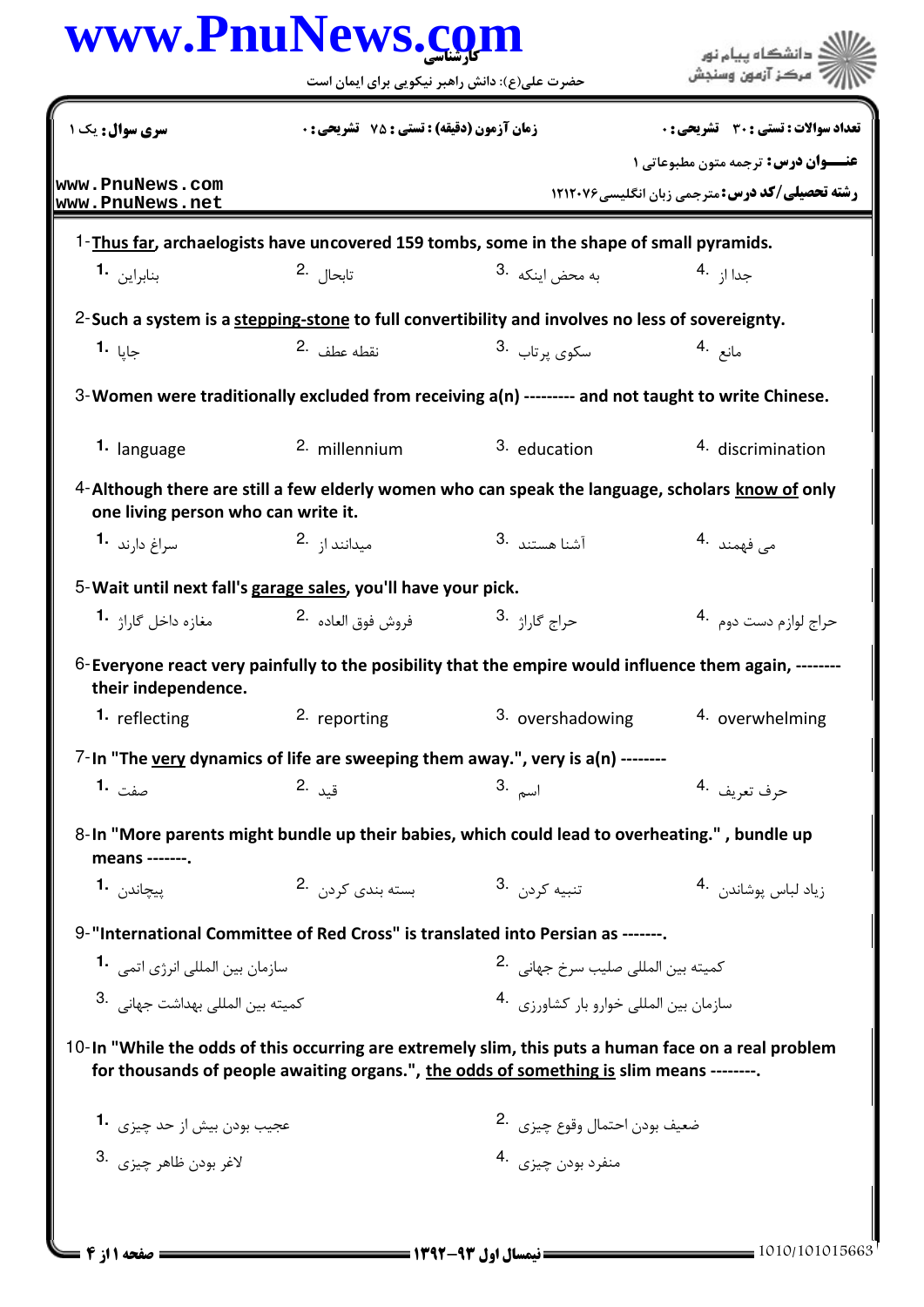|                                        | www.PnuNews.com<br>حضرت علی(ع): دانش راهبر نیکویی برای ایمان است                                                                                         |                                              | دانشگاه بیام نور<br>مركز آزمون وسنجش                                                                |
|----------------------------------------|----------------------------------------------------------------------------------------------------------------------------------------------------------|----------------------------------------------|-----------------------------------------------------------------------------------------------------|
| سری سوال : یک ۱                        | زمان آزمون (دقیقه) : تستی : 75 ٪ تشریحی : 0                                                                                                              |                                              | تعداد سوالات : تستي : 30 ٪ تشريحي : 0                                                               |
| www.PnuNews.com                        |                                                                                                                                                          |                                              | <b>عنــوان درس:</b> ترجمه متون مطبوعاتی 1<br><b>رشته تحصیلی/کد درس: مترجمی زبان انگلیسی ۱۲۱۲۰۷۶</b> |
| www.PnuNews.net                        |                                                                                                                                                          |                                              |                                                                                                     |
| كودتاي نافرجام   • 1                   | 11-He sparked an attempted coup by urging anti-Yeltsin demonstrators.                                                                                    | کودتای موفق <sup>.2</sup>                    |                                                                                                     |
| موفقيت حاصل از تلاش .3                 |                                                                                                                                                          | حمله از قبل طراحی شده 4.                     |                                                                                                     |
|                                        | 12-What has been the most important change in the PRI of late?                                                                                           |                                              |                                                                                                     |
| اخي <sub>راً</sub> 1 <b>.</b>          | دير .2                                                                                                                                                   | 3. ئىشتە                                     | از دیرباز <sup>4</sup> ۰                                                                            |
|                                        | 13-Overzealous parents will put their offspring on overly stringent diets.                                                                               |                                              |                                                                                                     |
| رژیم های غذایی ساده و آشکار 1.         |                                                                                                                                                          | رژیم های غذایی بیش از حد سخت <sup>.2</sup>   |                                                                                                     |
| 3. رژيم هاي غذايي تند و تيز            |                                                                                                                                                          | رژیم های غذایی پیشگیرانه <sup>4.</sup>       |                                                                                                     |
|                                        | 14-Another theory is that red meat may contain cancer-triggering chemicals.                                                                              |                                              |                                                                                                     |
| سرطان ;ا <b>1</b> ۰                    |                                                                                                                                                          | شروع كننده سرطان <sup>.2</sup>               |                                                                                                     |
| ییشگیری کننده از سرطان <sup>3</sup> ۰  |                                                                                                                                                          | 4. اسرطان ; دا                               |                                                                                                     |
|                                        | 15-It's a good and important study, but it's going beyond the data to recommed becoming a<br>vegetarian. The word for now remains cut back, not cut out. |                                              |                                                                                                     |
| عقب كشيدن نه قطع كردن 1.               |                                                                                                                                                          | كم كردن نه قطع كردن 2.                       |                                                                                                     |
| يس دادن نه پس گرفتن .3                 |                                                                                                                                                          | بر گشتن نه نرسیدن 4.                         |                                                                                                     |
|                                        | 16-The Prime Minister has tried to tame 14% inflation with privatization of state-run industries.                                                        |                                              |                                                                                                     |
| معمولی 1.                              | كشو <sub>ر</sub> ى 2.                                                                                                                                    | اج <sub>رايي</sub> .3                        | دولتى .4                                                                                            |
|                                        | 17-Alberto Falck has been picked up in connection with a tax-bribery scandal.                                                                            |                                              |                                                                                                     |
|                                        | .آلبر تو فاک در رابطه با فساد اخلاقی از کار برکنار شده است <b>1</b> ۰                                                                                    |                                              |                                                                                                     |
|                                        | ۔<br>آلبر تو فاک بدلیل رسوایی رشوہ خواری بازداشت شدہ است <sup>.2</sup>                                                                                   |                                              |                                                                                                     |
|                                        | آلبر تو فاک در ارتباط با مالیات ندادن به زندان افتاده است <sup>.3</sup>                                                                                  |                                              |                                                                                                     |
|                                        | آلبر تو فاک بدلیل مبارزه با رشوه خواری انتخاب شده است <sup>4</sup> ۰                                                                                     |                                              |                                                                                                     |
| proposition.", NIH stands for -------. | 18-In "The NIH study which monitored 1,441 North American patients, was designed to test that                                                            |                                              |                                                                                                     |
|                                        | 1. Noethern Identification of Human beings                                                                                                               | <sup>2.</sup> National Institution of Health |                                                                                                     |
| 3. National Investigation of House     |                                                                                                                                                          |                                              | <sup>4.</sup> Northern Institution of High technology                                               |

J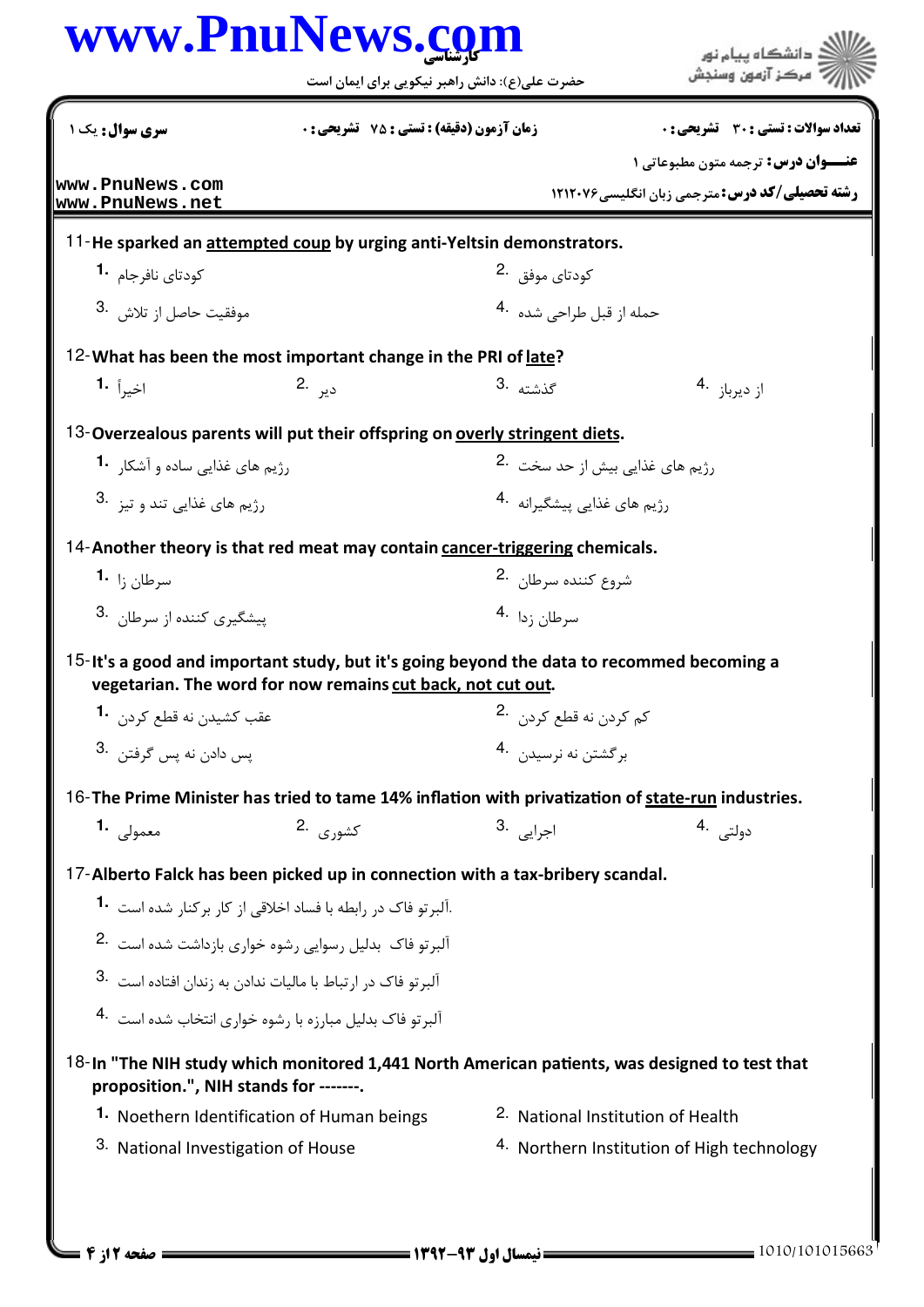|                                                           | www.PnuNews.com<br>حضرت علی(ع): دانش راهبر نیکویی برای ایمان است                               |                                                  | ے<br>اگ دانشگاہ پیام نو <b>ر</b><br>" مرڪز آزمون وسنڊش                                                |
|-----------------------------------------------------------|------------------------------------------------------------------------------------------------|--------------------------------------------------|-------------------------------------------------------------------------------------------------------|
| سری سوال: یک ۱                                            | <b>زمان آزمون (دقیقه) : تستی : 75 تشریحی : 0</b>                                               |                                                  | <b>تعداد سوالات : تستی : 30 ٪ تشریحی : 0</b>                                                          |
| www.PnuNews.com                                           |                                                                                                |                                                  | <b>عنــوان درس:</b> ترجمه متون مطبوعاتی ۱                                                             |
| www.PnuNews.net                                           |                                                                                                |                                                  | <b>رشته تحصیلی/کد درس: مترجمی زبان انگلیسی ۱۲۱۲۰۷۶</b>                                                |
| 19-At long last, the winter was over.                     |                                                                                                |                                                  |                                                                                                       |
| در آخرين لحظه <b>1</b>                                    | خیلی دیر 2.                                                                                    | 3. عاقبت                                         | برای مدت مدیدی . 4                                                                                    |
|                                                           | 20-In an era of instant communication, consumers have no patience for lost letters.            |                                                  |                                                                                                       |
| طاقت نامه های از دست رفته را ندارند <b>1۰</b>             |                                                                                                | انتظار نامه های گم شده را نمی کشند <sup>.2</sup> |                                                                                                       |
| طاقت نامه های گم شده را ندا <sub>ر</sub> ند <sup>.3</sup> |                                                                                                | .تحمل گم شدن نامه ها را ندارند <sup>4</sup> ۰    |                                                                                                       |
|                                                           | 21-In "But excuses aren't likely to carry much weight.", to carry weight means -----.          |                                                  |                                                                                                       |
| تحمل کردن <b>۔1</b>                                       | وزن زياد داشتن 2.                                                                              | تاثىر داشتن <sup>.3</sup>                        | تشديد شدن 4.                                                                                          |
|                                                           | 22- When Felipe úonzalez was first elected Prime Minister, his war cry waspor el cambiol".     |                                                  |                                                                                                       |
| فرياد بلند <b>1</b> ۰                                     | شعا <sub>ر</sub> اصلے . 2                                                                      | رجز خواني <sup>.3</sup>                          | جنگ آ <sub>ور ک</sub> ی <sup>4</sup> ۰                                                                |
|                                                           | 23-I think every Republican wants peace. But they are not war-weary.                           |                                                  |                                                                                                       |
| جنگ طلب <b>1۰</b>                                         | بیزار از جنگ <sup>2</sup> ۰                                                                    | <sup>3.</sup> جنگجو                              | جنگ اف <sub>روز</sub> .4                                                                              |
|                                                           | 24-Crown Princess appeared at that private audience in an elegant low-necked white gown.       |                                                  |                                                                                                       |
| يقه باز <b>1</b>                                          | يقه كوتاه .2                                                                                   | گردن کوتاه <sup>.3</sup>                         | خفه .4                                                                                                |
| humanitarian reasons.                                     | 25-The UN sanctions against Sadam Hussein's Iraq permits it to buy food and medicine for       |                                                  |                                                                                                       |
| عراق صدام حسين۔ 1                                         |                                                                                                | عراق به رياست صدام حسين 2.                       |                                                                                                       |
| صدام حسین که د <sub>ر</sub> عراق حکومت مے کند 3.          |                                                                                                | صدام حسين عراقي. 4                               |                                                                                                       |
| mob was egged on.                                         | 26-Moments later when the missing boy reappeared, the mother tried to stop the attack. But the |                                                  |                                                                                                       |
| اما جمعیت پراکنده شده بود 1.                              |                                                                                                | اما جمعیت تحریک شده بود 2.                       |                                                                                                       |
| اما مردم تحريک شده بودند <sup>.3</sup>                    |                                                                                                | اما عقب نشيني فايده اي نداشت   .4                |                                                                                                       |
|                                                           | 27-It's too huge to be used as a warhead or for any other offensive purpose.                   |                                                  |                                                                                                       |
| موشک <b>1.</b>                                            | 2. اسلحه                                                                                       | ناو جنگے <sub>،</sub> 3.                         | كلاهك .4                                                                                              |
| in Sarajevo and Gorazde.                                  |                                                                                                |                                                  | 28-The other opinion was to impose a cease-fire by methods similar to those applied over a year later |
| تحميل آتش بس <b>1</b> ۰                                   | عقب نشینی کرد <sub>ن</sub> 2.                                                                  | اعمال آتش بس                                     | صدور فرمان آتش . 4                                                                                    |